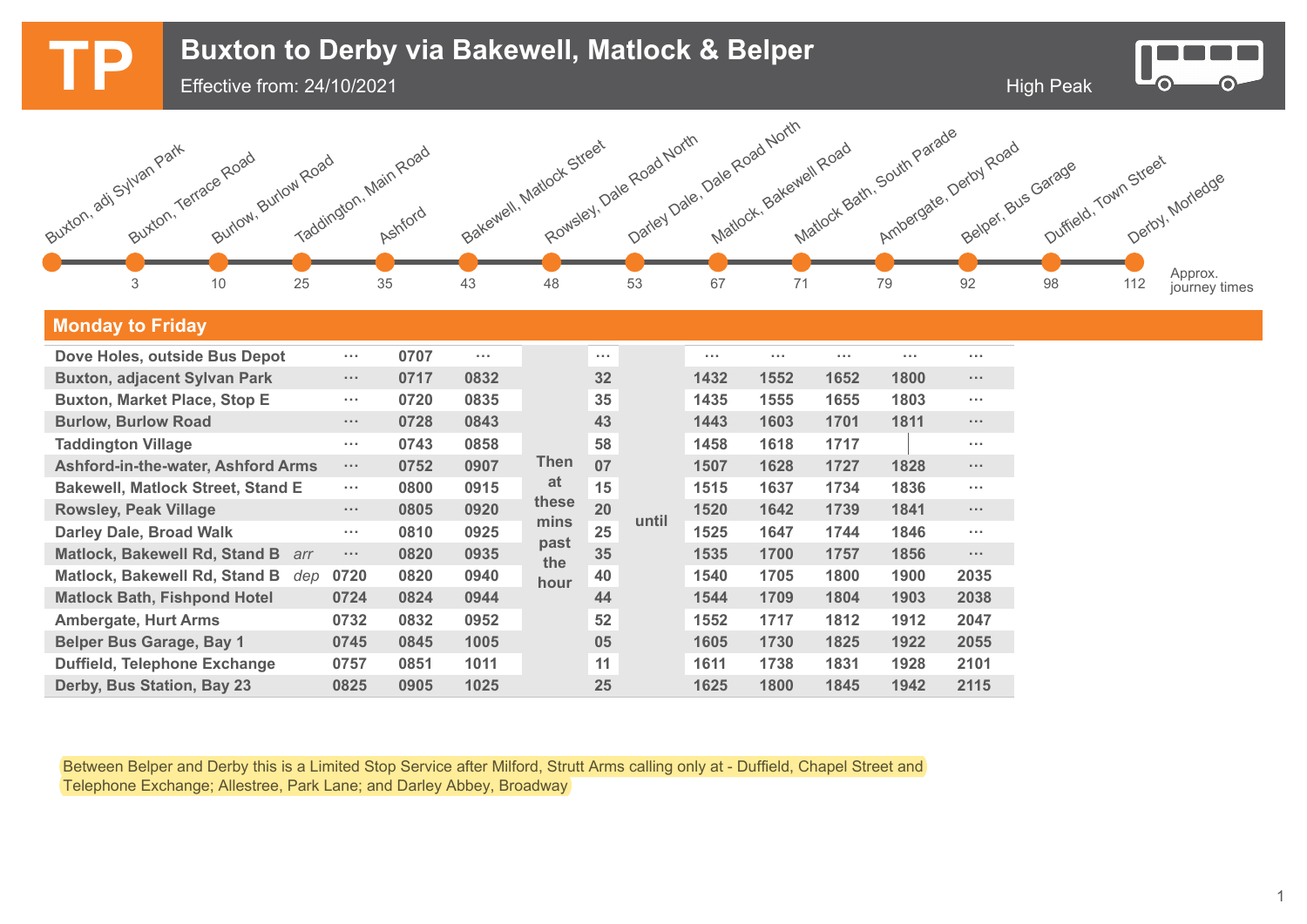

## **Saturday**

| Dove Holes, outside Bus Depot               | 0707 | $\sim 100$ |                     | $\sim 100$ |       | <b>A 10 M</b> | $\cdots$ | $\sim 100$ | <b>A 10 A</b> |
|---------------------------------------------|------|------------|---------------------|------------|-------|---------------|----------|------------|---------------|
| <b>Buxton, adjacent Sylvan Park</b>         | 0717 | 0832       | Then<br>at<br>these | 32         | until | 1432          | 1547     | 1647       | 1800          |
| <b>Buxton, Market Place, Stop E</b>         | 0720 | 0835       |                     | 35         |       | 1435          | 1550     | 1650       | 1803          |
| <b>Burlow, Burlow Road</b>                  | 0728 | 0843       |                     | 43         |       | 1443          | 1558     | 1658       | 1811          |
| <b>Taddington Village</b>                   | 0743 | 0858       |                     | 58         |       | 1458          | 1613     | 1713       |               |
| <b>Ashford-in-the-water, Ashford Arms</b>   | 0752 | 0907       |                     | 07         |       | 1507          | 1622     | 1722       | 1828          |
| <b>Bakewell, Matlock Street, Stand E</b>    | 0800 | 0915       |                     | 15         |       | 1515          | 1630     | 1730       | 1836          |
| <b>Rowsley, Peak Village</b>                | 0805 | 0920       |                     | 20         |       | 1520          | 1635     | 1735       | 1841          |
| <b>Darley Dale, Broad Walk</b>              | 0810 | 0925       | mins                | 25         |       | 1525          | 1640     | 1740       | 1846          |
| <b>Matlock, Bakewell Rd, Stand B</b><br>arr | 0820 | 0935       | past<br>the         | 35         |       | 1535          | 1650     | 1750       | 1856          |
| <b>Matlock, Bakewell Rd, Stand B</b><br>dep | 0820 | 0940       | hour                | 40         |       | 1540          | 1650     | 1750       | 1900          |
| <b>Matlock Bath, Fishpond Hotel</b>         | 0824 | 0944       |                     | 44         |       | 1544          | 1654     | 1754       | 1903          |
| <b>Ambergate, Hurt Arms</b>                 | 0832 | 0952       |                     | 52         |       | 1552          | 1702     | 1802       | 1912          |
| <b>Belper Bus Garage, Bay 1</b>             | 0845 | 1005       |                     | 05         |       | 1605          | 1715     | 1815       | 1922          |
| Duffield, Telephone Exchange                | 0851 | 1011       |                     | 11         |       | 1611          | 1721     | 1821       | 1928          |
| Derby, Bus Station, Bay 23                  | 0905 | 1025       |                     | 25         |       | 1625          | 1735     | 1835       | 1942          |

Between Belper and Derby this is a Limited Stop Service after Milford, Strutt Arms calling only at - Duffield, Chapel Street and Telephone Exchange; Allestree, Park Lane; and Darley Abbey, Broadway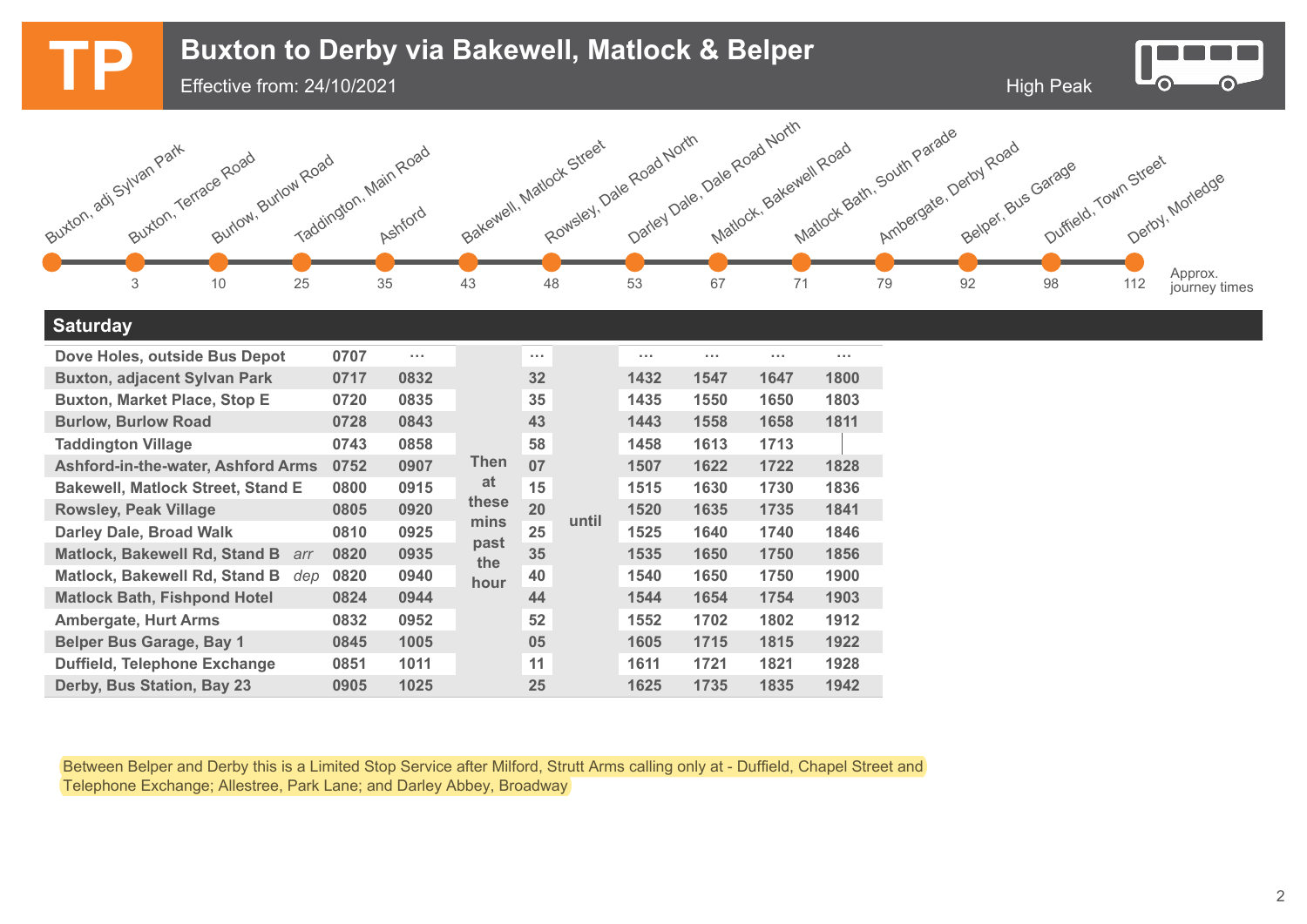

## **Sunday**

| Dove Holes, outside Bus Depot               | 0822 | $\sim$ $\sim$ $\sim$ | $\cdots$ | $\cdots$ | $\sim 100$ | .                    |
|---------------------------------------------|------|----------------------|----------|----------|------------|----------------------|
| <b>Buxton, adjacent Sylvan Park</b>         | 0832 | 1032                 | 1232     | 1432     | 1647       | 1730                 |
| <b>Buxton, Market Place, Stop E</b>         | 0835 | 1035                 | 1235     | 1435     | 1650       | 1733                 |
| <b>Burlow, Burlow Road</b>                  | 0843 | 1043                 | 1243     | 1443     | 1658       | 1741                 |
| <b>Taddington Village</b>                   | 0858 | 1058                 | 1258     | 1458     | 1713       |                      |
| <b>Ashford-in-the-water, Ashford Arms</b>   | 0907 | 1107                 | 1307     | 1507     | 1722       | 1758                 |
| <b>Bakewell, Matlock Street, Stand E</b>    | 0915 | 1115                 | 1315     | 1515     | 1730       | 1806                 |
| <b>Rowsley, Peak Village</b>                | 0920 | 1120                 | 1320     | 1520     | 1735       | 1811                 |
| <b>Darley Dale, Broad Walk</b>              | 0925 | 1125                 | 1325     | 1525     | 1740       | 1816                 |
| <b>Matlock, Bakewell Rd, Stand B</b><br>arr | 0935 | 1135                 | 1335     | 1535     | 1750       |                      |
| <b>Matlock, Bakewell Rd, Stand B</b><br>dep | 0940 | 1140                 | 1340     | 1540     | 1750       |                      |
| <b>Matlock, Railway Station, Bay 1</b>      |      |                      |          |          |            | 1826                 |
| <b>Matlock Bath, Fishpond Hotel</b>         | 0944 | 1144                 | 1344     | 1544     | 1754       | .                    |
| <b>Ambergate, Hurt Arms</b>                 | 0952 | 1152                 | 1352     | 1552     | 1802       | $\sim$ $\sim$ $\sim$ |
| <b>Belper Bus Garage, Bay 1</b>             | 1005 | 1205                 | 1405     | 1605     | 1815       | .                    |
| <b>Duffield, Telephone Exchange</b>         | 1011 | 1211                 | 1411     | 1611     | 1821       | $\cdots$             |
| Derby, Bus Station, Bay 23                  | 1025 | 1225                 | 1425     | 1625     | 1835       | .                    |

Between Belper and Derby this is a Limited Stop Service after Milford, Strutt Arms calling only at - Duffield, Chapel Street and Telephone Exchange; Allestree, Park Lane; and Darley Abbey, Broadway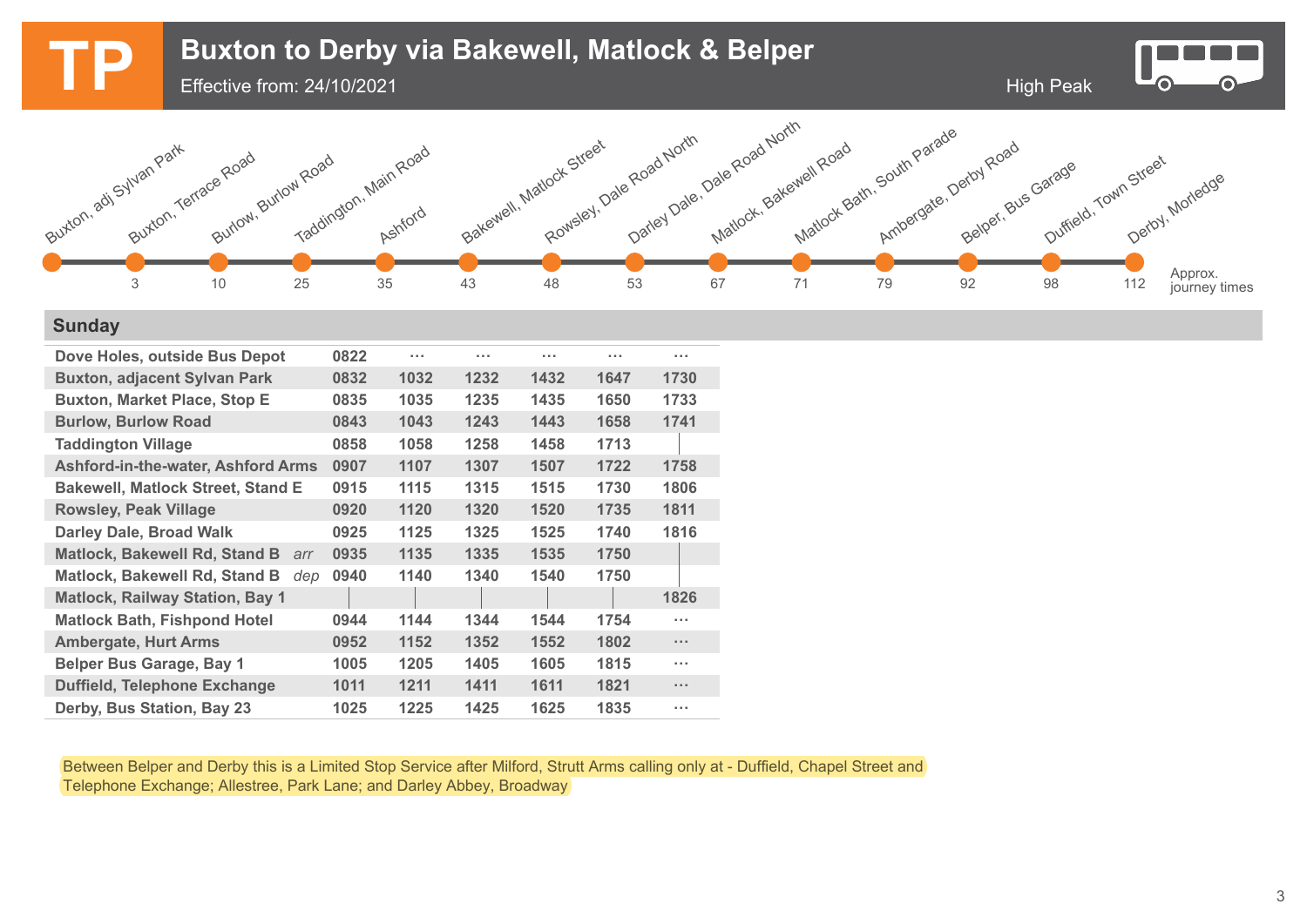

Between Derby and Belper this is a Limited Stop Service until Milford, Strutt Arms calling only at- Darley Abbey, Broadway; Allestree, Park Lane; and Duffield, Co-op and King Street.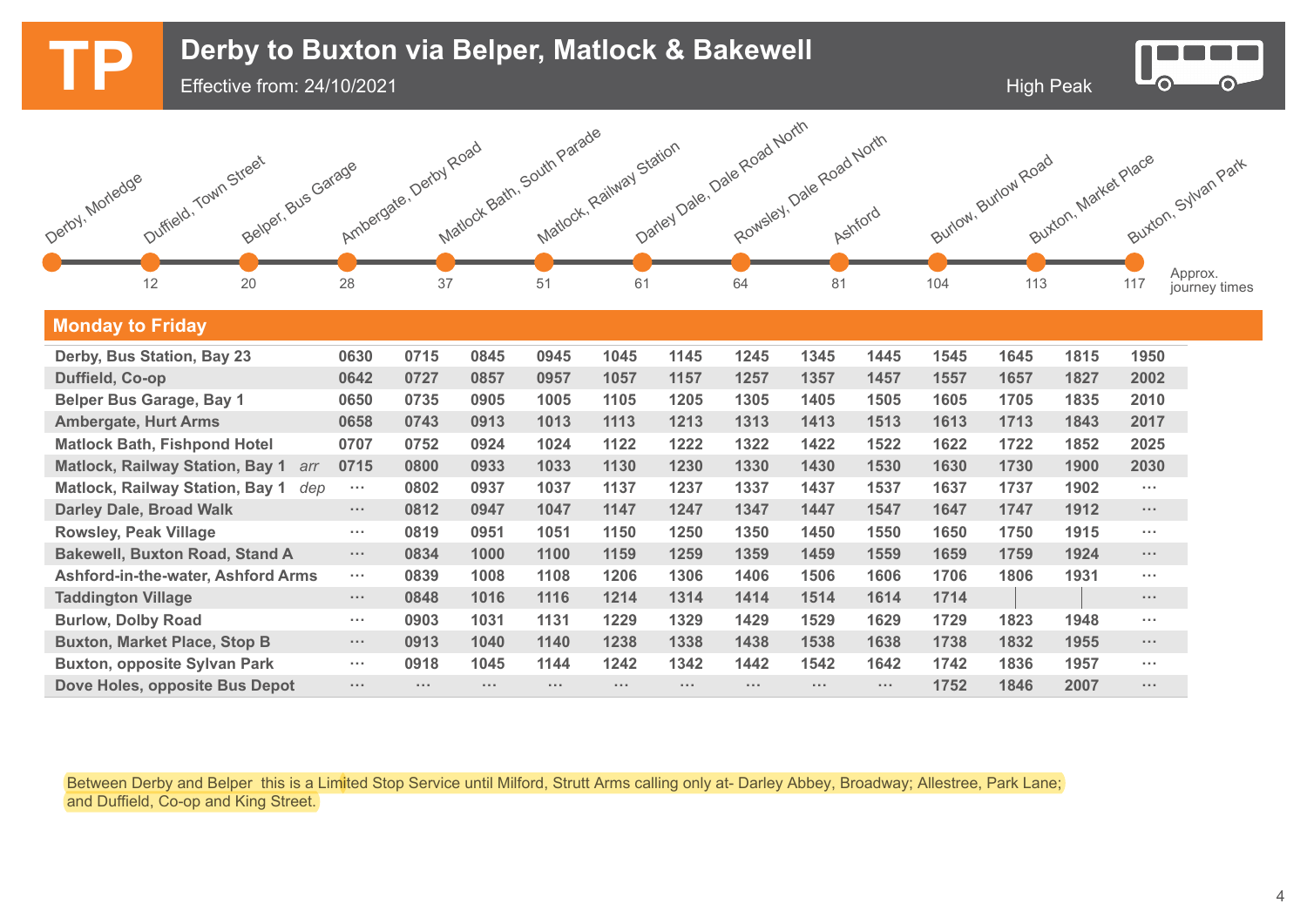

| <b>Matlock, Railway Station, Bay 1</b><br>dep | 0837     | 0937                 | at                    | 37              |       | 1537                 | 1637 | 1737 | 1837 |
|-----------------------------------------------|----------|----------------------|-----------------------|-----------------|-------|----------------------|------|------|------|
| <b>Darley Dale, Broad Walk</b>                | 0847     | 0947                 | these<br>mins<br>past | 47              | until | 1547                 | 1647 | 1747 | 1847 |
| <b>Rowsley, Peak Village</b>                  | 0850     | 0950                 |                       | 50              |       | 1550                 | 1650 | 1750 | 1850 |
| <b>Bakewell, Buxton Road, Stand A</b>         | 0859     | 0959                 | the                   | 59              |       | 1559                 | 1659 | 1759 | 1859 |
| <b>Ashford-in-the-water, Ashford Arms</b>     | 0906     | 1006                 | hour                  | 06              |       | 1606                 | 1706 | 1806 | 1906 |
| <b>Taddington Village</b>                     | 0914     | 1014                 |                       | 14              |       | 1614                 | 1714 |      |      |
| <b>Burlow, Dolby Road</b>                     | 0929     | 1029                 |                       | 29              |       | 1629                 | 1729 | 1823 | 1923 |
| <b>Buxton, Market Place, Stop B</b>           | 0938     | 1038                 |                       | 38              |       | 1638                 | 1738 | 1832 | 1930 |
| <b>Buxton, opposite Sylvan Park</b>           | 0942     | 1042                 |                       | 42              |       | 1642                 | 1742 | 1834 | 1932 |
| Dove Holes, opposite Bus Depot                | $\cdots$ | $\sim$ $\sim$ $\sim$ |                       | $\sim$ 10 $\pm$ |       | $\sim$ $\sim$ $\sim$ | 1752 | 1844 | 1942 |

Between Derby and Belper this is a Limited Stop Service until Milford, Strutt Arms calling only at- Darley Abbey, Broadway; Allestree, Park Lane; and Duffield, Co-op and King Street.